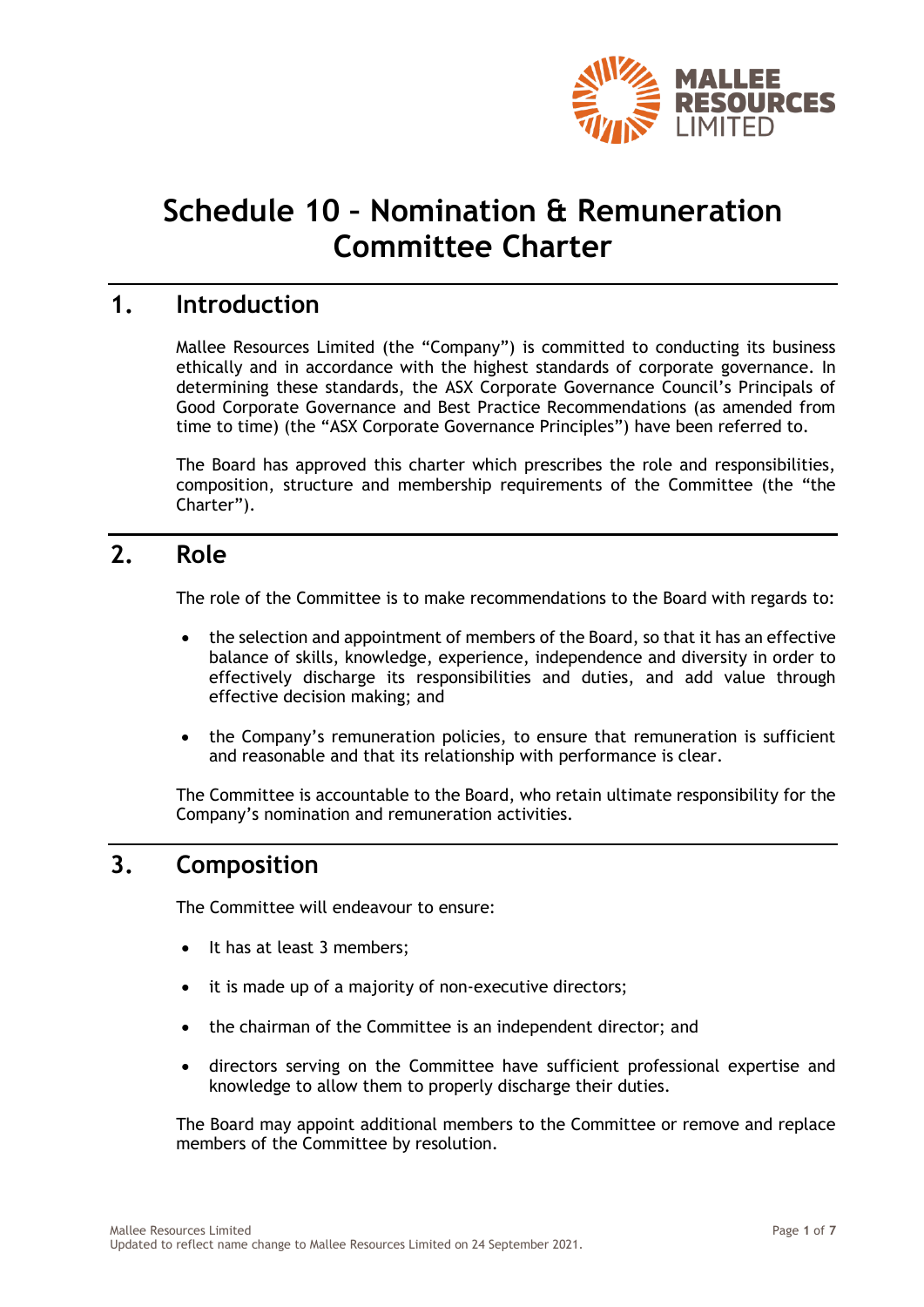

# **4. Meetings and Administration**

- The Committee will meet as frequently as necessary, but at least once a year.
- Two members of the Committee shall comprise a quorum and a unanimous vote of the two members will constitute an act of the Committee.
- The Company Secretary will be the secretary of the Committee, unless the Company Secretary is also an Executive Director in which case the Committee shall appoint a secretary.
- The Committee may invite other persons to attend meetings, if considered appropriate by the chairman of the Committee, for example external consultants or specialists.

The Committee shall ensure:

- each member of the Committee is given reasonable notice of a Committee meeting;
- the chairman of the Committee calls a meeting at the request of any Committee member, the Managing Director, or the Company Secretary;
- formal minutes of meeting of the Committee are taken by the secretary; and
- any person who has a material personal interest in a matter being considered by the Committee must not be present at a meeting of the Committee, when that matter is being considered, unless all other members of the Committee consent to his/her continued presence at the meeting.

"KMP" mean key management personnel and includes those people having authority and responsibility for planning, directing and controlling the activities of the Company, either directly or indirectly.

## **5. Duties and Responsibilities**

The duties and responsibilities of the Committee are as follows. However, the Board may (from time to time) delegate other responsibilities and functions to the Committee.

**Nomination Duties and Responsibilities**

#### *Size and composition of the Board*

The Committee shall consider and make recommendations to the Board about the size and composition of the Board, to ensure that the Board:

- Is large enough to incorporate a variety of perspectives and skills;
- incorporates an appropriate range of skills and expertise;
- represents the best interests of the Company; and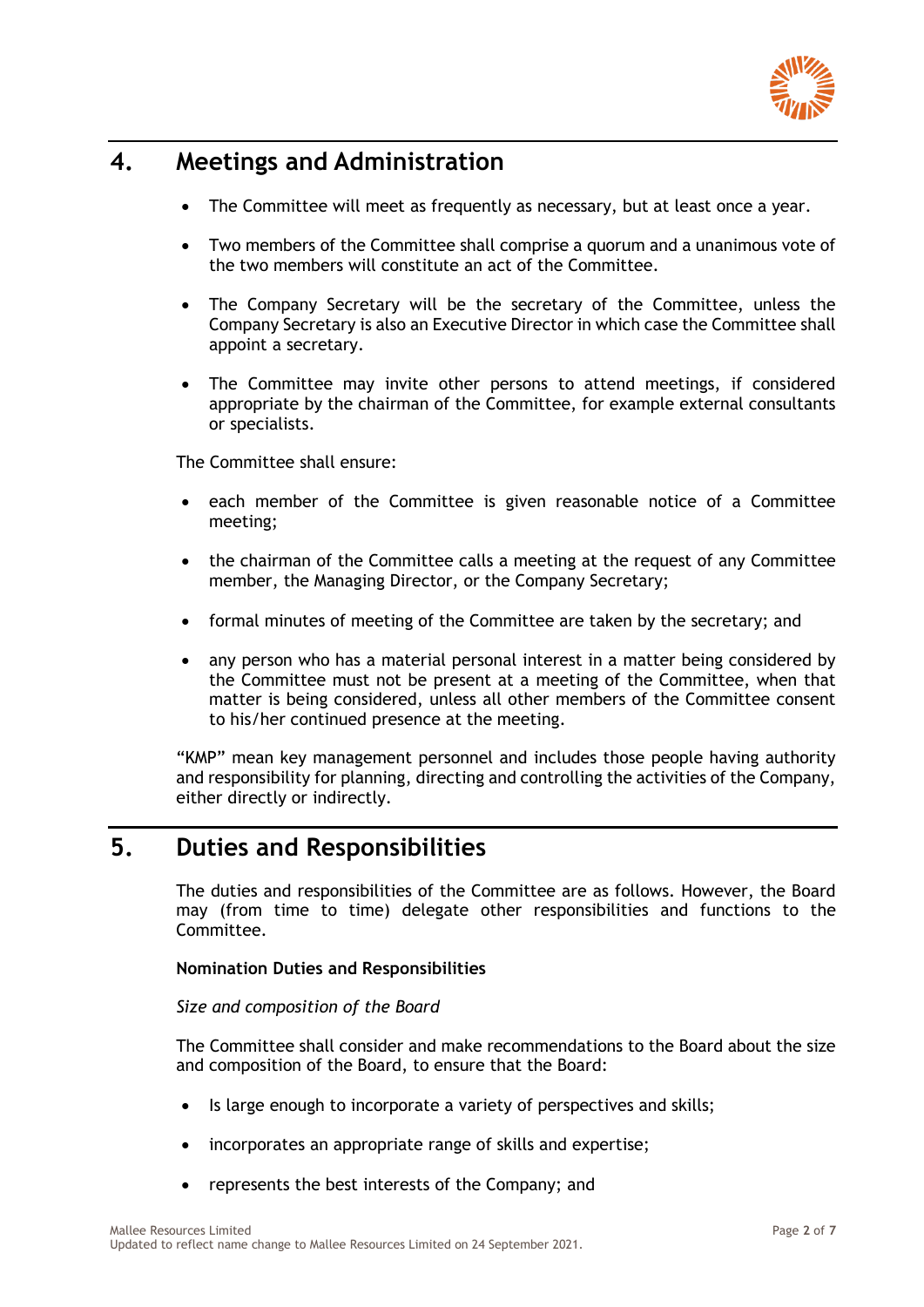

• is free of any business or other relationship that could materially interfere with, or could reasonably be perceived to interfere with, the independent exercise of their judgment.

#### *Director competencies*

The Committee shall:

- implement a plan for identifying, assessing and enhancing director competencies, to ensure that the Board comprises directors who possess an appropriate range of skills and expertise; and
- develop and implement continuing education to ensure that directors update and enhance their skills and knowledge, including in relation to key developments in the Company and the industry and environment within which it operates.

#### *Commitment of the Board*

Regularly review the time required by a director to effectively undertake his or her Board responsibilities (and Board committee responsibilities, where relevant) and determine whether each director is meeting that requirement after identifying and considering details of that director's other commitments.

All non-executive directors are required to notify the Board before accepting any other material directorship, or any other position with a significant time commitment attached.

#### *Selection and appointment of new directors*

The Committee shall:

• Ensure that the Company complies with the requirements of its constitution, the ASX Listing Rules and the Corporations Act 2001 (Cth) (the "Corporations Act") in relation to the appointment, re-election and retirement or removal of directors.

When considering new candidates for nomination or appointment to the Board, the Committee shall consider:

- the candidate's competence and qualifications;
- independence;
- the range of skills, experience and expertise on the Board to identify the skills that will best increase the effectiveness of the Board;
- the existing structure and composition of the Board in light of the criteria outlined in the Charter;
- any candidate's ability to devote the time required by a director to effectively undertake his or her Board responsibilities (and Board committee responsibilities, where relevant) after identifying and considering details of the candidate's other commitments; and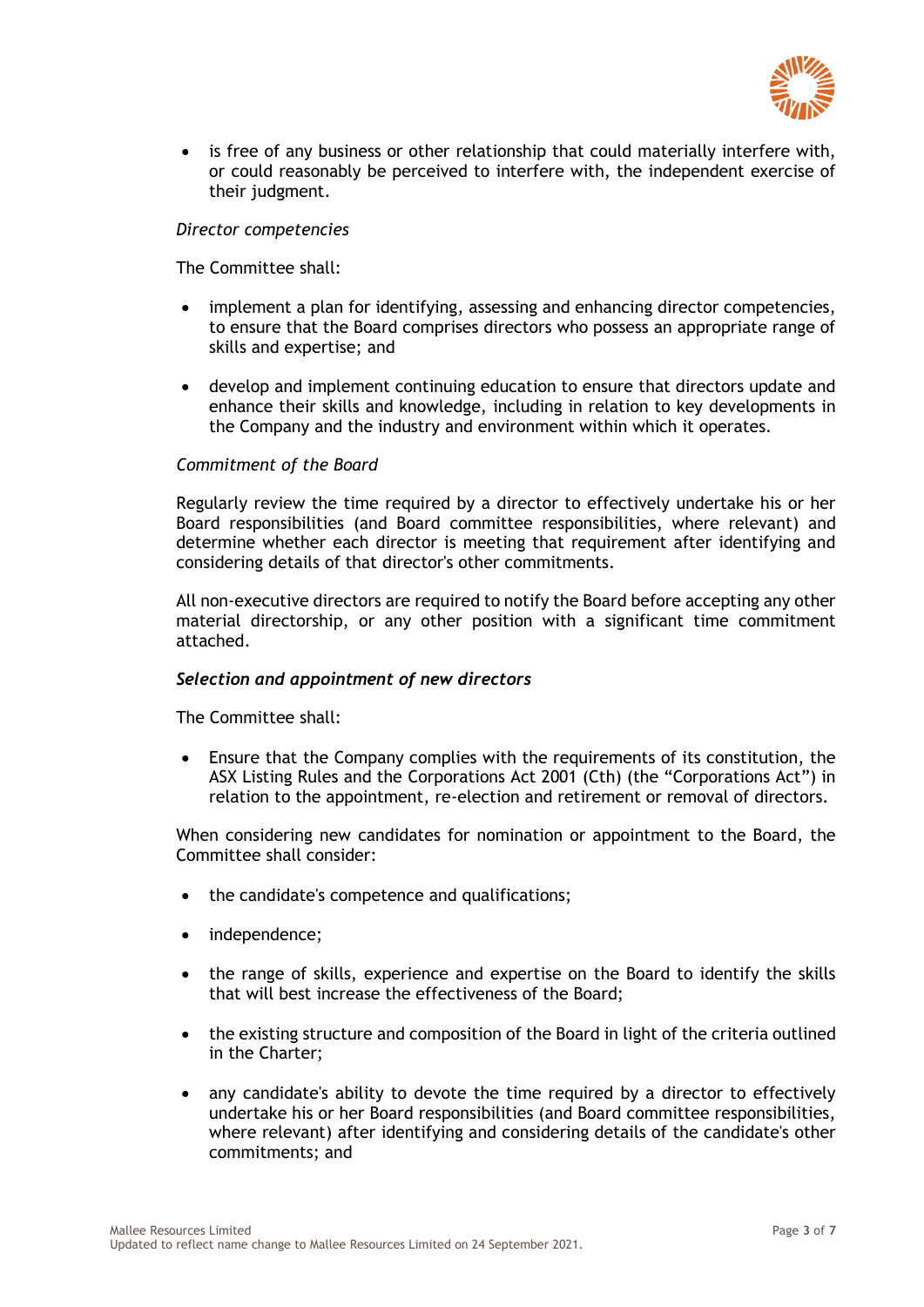

• the extent to which the appointee is likely to work constructively with the existing directors and contribute to the overall effectiveness of the Board.

#### *Evaluation and re-appointment of directors*

The Committee shall develop and implement processes for evaluating the performance of the Board, Board committees and individual directors.

#### **Remuneration Duties and Responsibilities**

#### *Remuneration*

The purpose of the Committee is to assist the Board in satisfying its responsibilities to the Company's shareholders, by reviewing and approving a remuneration policy for executive directors, Executive Management and other KMP. Ensuring that it:

- balances the Company's desire to attract and retain executive directors, Executive Management and other KMP against its interest in not paying excessive remuneration;
- makes proper and regular reference to current market remuneration;
- provides an appropriate balance between fixed and incentive pay, reflecting short and long-term performance objectives appropriate to the Company's circumstances, goals and risk appetite;
- clearly distinguishes the structure of non-executive director remuneration from that of executive directors, Executive Management and other KMP, as to ensure non-executive directors remain independent;
- motivates executive directors, Executive Management and other KMP to pursue the short and long-term growth and success of the Company, including (where appropriate) policies on the clawback or cancellation of performance related remuneration; and
- demonstrates a clear relationship between executive directors', Executive Management's and other KMP's performance and remuneration.

The Committee is also responsible for reviewing and reporting to the Board on:

- the ongoing appropriateness and relevance of the remuneration policy;
- all relevant legal requirements regarding disclosure of remuneration, in all forms, are compiled with;
- the Company's policies and practices relating to recruitment, training, retention and promotion, review and appraisal of performance and termination of employment of executive directors, Executive Management and other KMP;
- whether there is any bias in the remuneration for directors and Executive Management, in particular in relation to gender; and
- appointing remuneration consultant(s) for the Company and receiving, reviewing and considering their recommendation(s).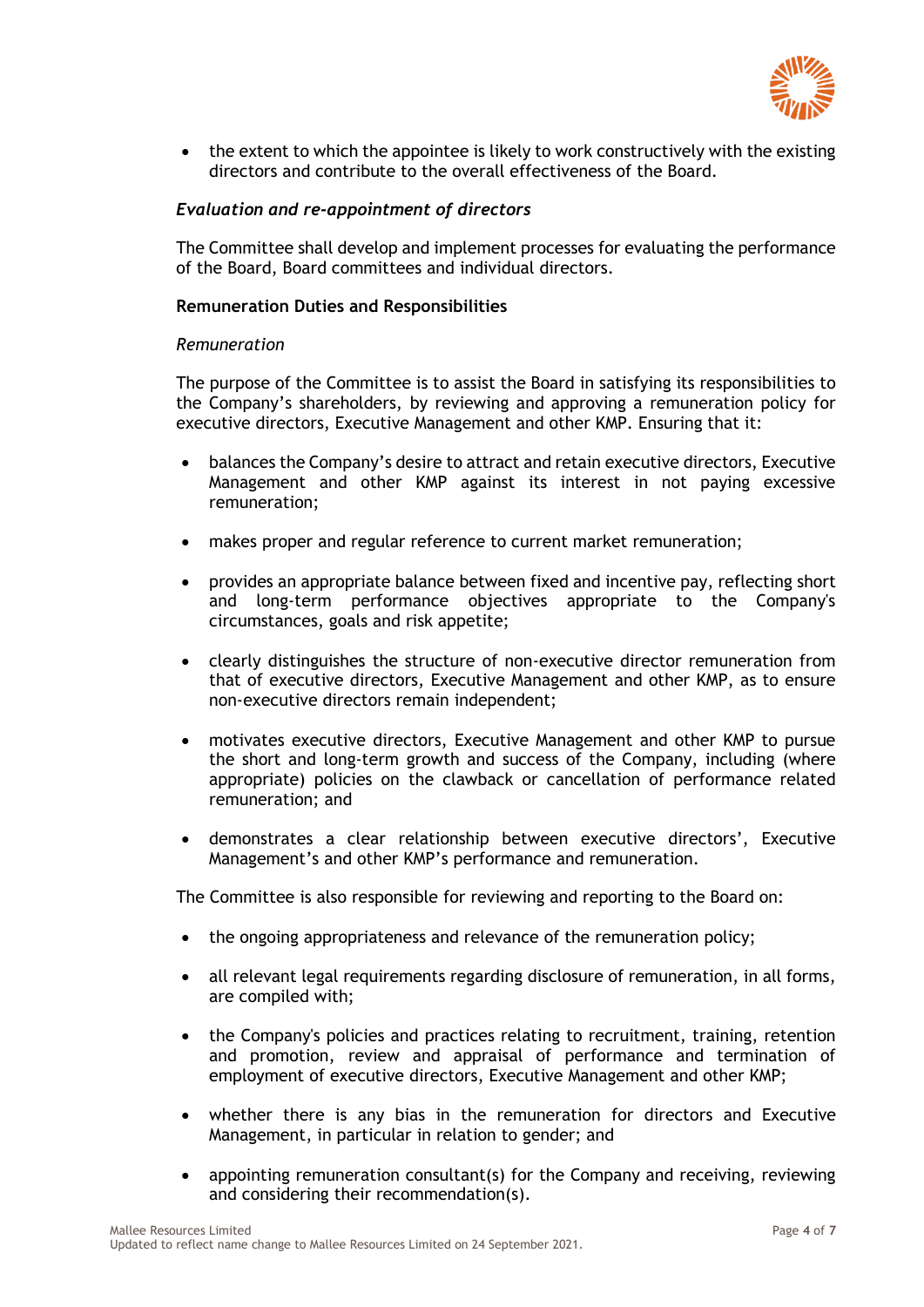

When making the recommendations to the Board the Committee shall ensure that both cash and equity-based remuneration is structured in accordance with the thresholds and restrictions under Company's constitution, the ASX Listing Rules and the Corporations Act.

In carrying out their Committee duties, individual Committee members should not make recommendations in relation to their own remuneration

#### *Executive Directors and Executive Management*

The Committee must review and approve the proposed remuneration (including incentive awards, equity awards and service contracts) of each executive director and Executive Management.

#### *Non-executive Directors*

The Committee must:

- consider and make recommendations to the Board on the remuneration for each non-executive director (including the Chairman) (as distinct from the remuneration structures of executive directors and Executive Management and other KMP) having regard to the remuneration policy and the maximum remuneration determined by the Company's shareholders;
- review the on-going appropriateness and relevance of the remuneration policy for non-executive directors.

#### *Short Term Incentive Plans ("STI Plans")*

Insofar as they impact on the executive directors, Executive Management or other KMP, the Committee will review and approve:

- the underlying principles of, and determine targets or performance conditions for all STI plans; and
- the total proposed payments from all such plans.

*Long Term (Equity-based) Incentive Plans ("LTI Plans")*

The Committee will monitor and review:

- the underlying principles of all LTI Plans for approval by the Board and the Company's shareholders;
- all LTI Plans in light of legislative, regulatory, and taxation requirements and market developments;
- for each LTI Plan, all awards which are proposed under that plan with a view to ensuring compliance with the rules of the relevant plan and the policies of the Committee and the Board in respect of that plan;
- the total proposed awards under each LTI plan;
- the life of each grant of award;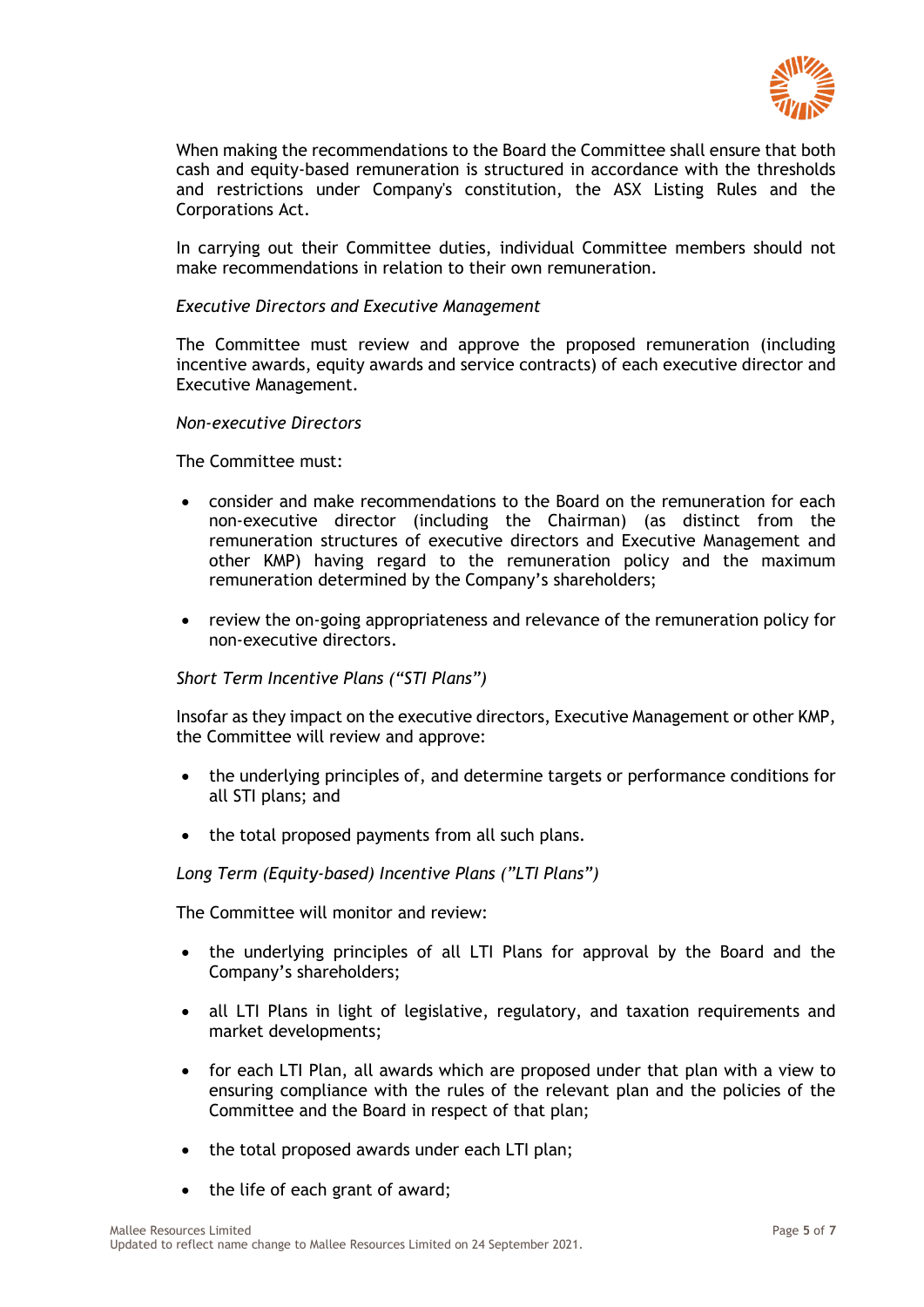

- the conditions of grant and vesting applicable to each incentive instrument issued under a LTI Plan;
- amendments to the rules which are proposed for approval, as permitted under the rules of the plans; and
- the proposed exercise of any discretion under a plan and make such determinations as required to be made under the rules of each plan.

#### *Performance*

The Committee will:

- develop and implement a plan for identifying, assessing and enhancing competencies of executive directors and KMP; and
- ensure that the performance of each executive director, Executive Management and other KMP is evaluated at least annually.

#### *Remuneration Consultants*

- If the Board is considering retaining a remuneration consultant to provide advice to the Board, the Committee must:
	- (i) approve the remuneration consultant prior to binding documentation being entered into between the Company and the remuneration consultant;
	- (ii) ensure that the remuneration consultant is sufficiently independent and the Committee has set aside sufficient time to ensure such independence; and
	- (iii) report to the Board each year on the performance of the remuneration consultant.

#### *Termination Payments*

The Committee will review termination payments for executive directors, Executive Management and other KMP to ensure that they are consistent with the rules of any contract, incentive scheme and the remuneration policy, and that any payments are fair to the individual, and to the Company.

### **6. Reporting to the Board**

The chairman of the Committee (or a person nominated by the chairman of the Committee for that purpose) must report to the Board at its next meeting on all material matters and recommendations relevant to the Committee's duties and responsibilities.

# **7. Authority**

The Committee is generally authorised (within the scope of its responsibilities) to: